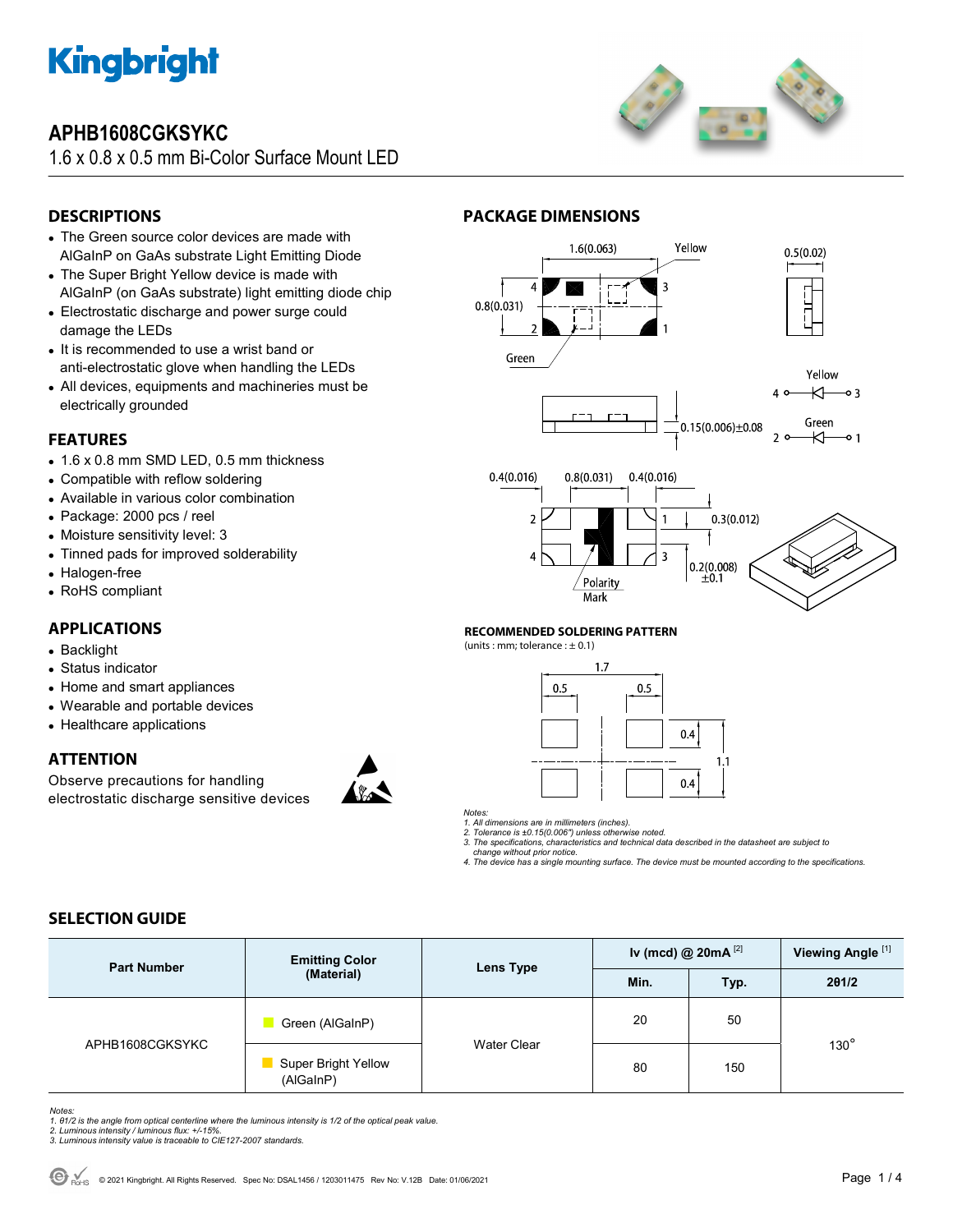# **Kingbright**

## **ELECTRICAL / OPTICAL CHARACTERISTICS at TA=25°C**

| <b>Parameter</b>                                                                              | Symbol                     |                                     | Value            |                          |                       |
|-----------------------------------------------------------------------------------------------|----------------------------|-------------------------------------|------------------|--------------------------|-----------------------|
|                                                                                               |                            | <b>Emitting Color</b>               | Typ.             | Max.                     | <b>Unit</b>           |
| Wavelength at Peak Emission $I_F = 20mA$                                                      | $\lambda_{\rm peak}$       | Green<br>Super Bright Yellow        | 574<br>590       |                          | nm                    |
| Dominant Wavelength $I_F = 20mA$                                                              | $\lambda_{\text{dom}}$ [1] | Green<br>Super Bright Yellow        | 570<br>590       |                          | nm                    |
| Spectral Bandwidth at 50% Φ REL MAX<br>$I_F = 20mA$                                           | Δλ                         | Green<br>Super Bright Yellow        | 20<br>20         |                          | nm                    |
| Capacitance                                                                                   | C                          | Green<br>Super Bright Yellow        | 15<br>20         |                          | pF                    |
| Forward Voltage $I_F$ = 20mA                                                                  | $V_F$ <sup>[2]</sup>       | Green<br>Super Bright Yellow        | 2.1<br>2.0       | 2.5<br>2.5               | $\vee$                |
| Reverse Current ( $V_R$ = 5V)                                                                 | $I_R$                      | Green<br><b>Super Bright Yellow</b> |                  | 10<br>10                 | μA                    |
| Temperature Coefficient of $\lambda_{\text{peak}}$<br>$I_F$ = 20mA, -10°C $\leq T \leq 85$ °C | $TC_{\lambda peak}$        | Green<br>Super Bright Yellow        | 0.12<br>0.12     |                          | nm/°C                 |
| Temperature Coefficient of $\lambda_{\text{dom}}$<br>$I_F = 20mA$ , -10°C $\le T \le 85$ °C   | TC <sub>Adam</sub>         | Green<br>Super Bright Yellow        | 0.08<br>0.07     | $\overline{\phantom{a}}$ | $nm$ <sup>o</sup> $C$ |
| Temperature Coefficient of VF<br>$I_F$ = 20mA, -10°C $\leq T \leq 85$ °C                      | $TC_V$                     | Green<br><b>Super Bright Yellow</b> | $-1.9$<br>$-1.9$ |                          | $mV$ °C               |

*Notes:* 

1. The dominant wavelength (λd) above is the setup value of the sorting machine. (Tolerance λd : ±1nm. )<br>2. Forward voltage: ±0.1V.<br>3. Wavelength value is traceable to CIE127-2007 standards.<br>4. Excess driving current and

### **ABSOLUTE MAXIMUM RATINGS at T<sub>A</sub>=25°C**

| <b>Parameter</b>                             |                         | Value          |                            |             |  |
|----------------------------------------------|-------------------------|----------------|----------------------------|-------------|--|
|                                              | Symbol                  | Green          | <b>Super Bright Yellow</b> | <b>Unit</b> |  |
| Power Dissipation                            | $P_D$                   | 75             | 75                         | mW          |  |
| Reverse Voltage                              | $V_R$                   | 5<br>5         |                            | $\vee$      |  |
| Junction Temperature                         | $T_i$                   | 115            | 115                        | $^{\circ}C$ |  |
| <b>Operating Temperature</b>                 | $T_{op}$                | $-40$ to $+85$ |                            | $^{\circ}C$ |  |
| Storage Temperature                          | $T_{\text{stg}}$        | $-40$ to $+85$ |                            | $^{\circ}C$ |  |
| DC Forward Current                           | IF.                     | 30<br>30       |                            | mA          |  |
| <b>Peak Forward Current</b>                  | $I_{FM}$ <sup>[1]</sup> | 150<br>175     |                            | mA          |  |
| Electrostatic Discharge Threshold (HBM)      |                         | 3000           | 3000                       | $\vee$      |  |
| Thermal Resistance (Junction / Ambient)      | $R_{th}$ ja $^{[2]}$    | 480            | 690                        | °C/W        |  |
| Thermal Resistance (Junction / Solder point) | $R_{th}$ JS $^{[2]}$    | 350            | 600                        | °C/W        |  |

*Notes:* 

1. 1/10 Duty Cycle, 0.1ms Pulse Width.<br>2. R<sub>th Ja</sub> ,R<sub>h JS</sub> Results from mounting on PC board FR4 (pad size ≥ 16 mm<sup>2</sup> per pad).<br>3. Relative humidity levels maintained between 40% and 60% in production area are recommende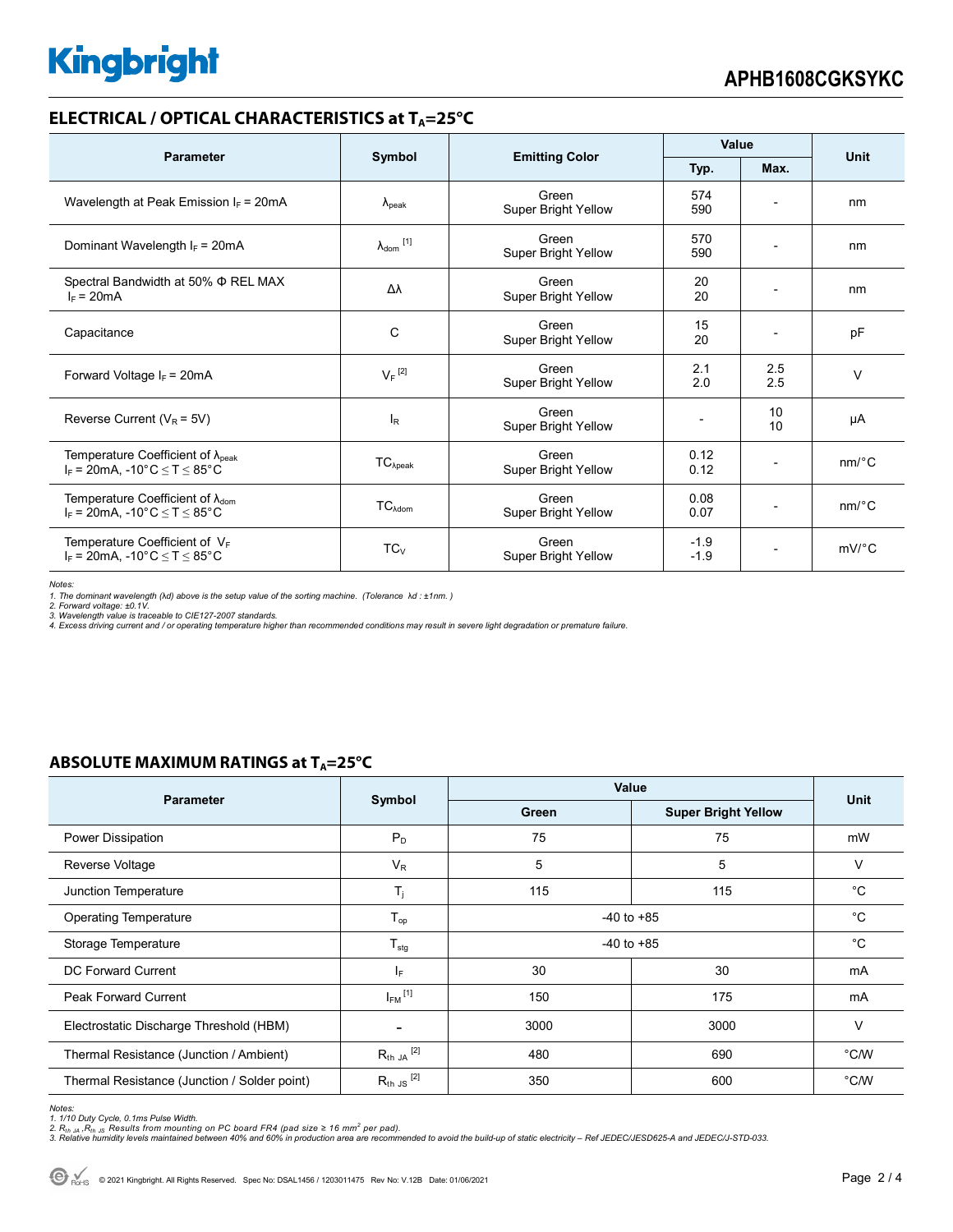# **Kingbright**

# **APHB1608CGKSYKC**

### **TECHNICAL DATA**



### **SPATIAL DISTRIBUTION**



**GREEN** 





© <sub>ROHS</sub> © 2021 Kingbright. All Rights Reserved. Spec No: DSAL1456 / 1203011475 Rev No: V.12B Date: 01/06/2021 **Page 3 / 4 Page 3 / 4**